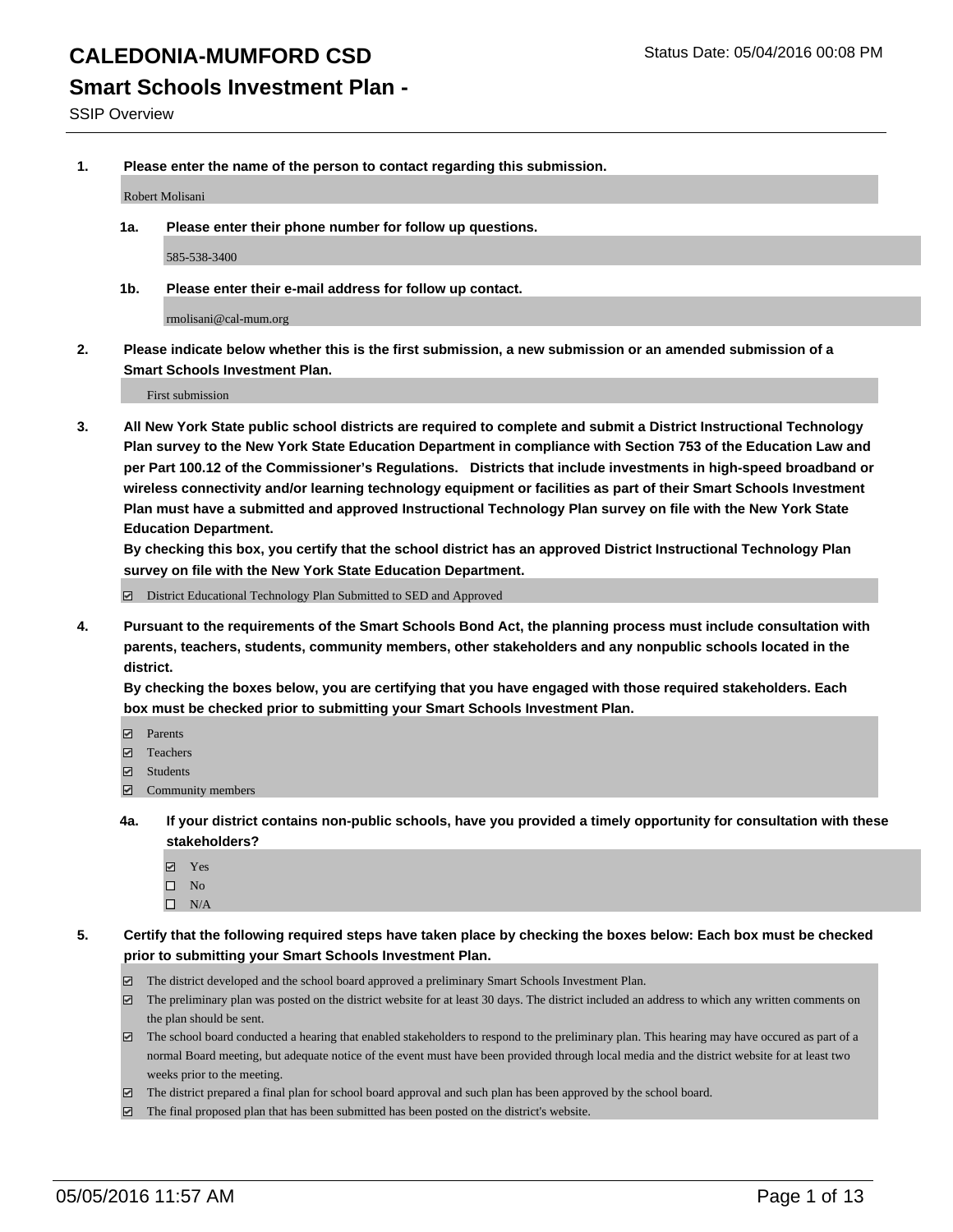SSIP Overview

**5a. Please upload the proposed Smart Schools Investment Plan (SSIP) that was posted on the district's website. Note that this should be different than your recently submitted Educational Technology Survey. The Final SSIP, as approved by the School Board, should also be posted on the website and remain there during the course of the projects contained therein.**

print-survey 10 15 15.pdf

**6. Please enter an estimate of the total number of students and staff that will benefit from this Smart Schools Investment Plan based on the cumulative projects submitted to date.**

1,000

**7. An LEA/School District may partner with one or more other LEA/School Districts to form a consortium to pool Smart Schools Bond Act funds for a project that meets all other Smart School Bond Act requirements. Each school district participating in the consortium will need to file an approved Smart Schools Investment Plan for the project and submit a signed Memorandum of Understanding that sets forth the details of the consortium including the roles of each respective district.**

 $\Box$  The district plans to participate in a consortium to partner with other school district(s) to implement a Smart Schools project.

**8. Please enter the name and 6-digit SED Code for each LEA/School District participating in the Consortium.**

| Partner LEA/District | <b>ISED BEDS Code</b> |
|----------------------|-----------------------|
| (No Response)        | (No Response)         |

**9. Please upload a signed Memorandum of Understanding with all of the participating Consortium partners.**

(No Response)

**10. Your district's Smart Schools Bond Act Allocation is:**

\$837,412

**11. Enter the budget sub-allocations by category that you are submitting for approval at this time. If you are not budgeting SSBA funds for a category, please enter 0 (zero.) If the value entered is \$0, you will not be required to complete that survey question.**

|                                       | Sub-<br>Allocations |
|---------------------------------------|---------------------|
| <b>School Connectivity</b>            | 645,840             |
| Connectivity Projects for Communities | $\Omega$            |
| Classroom Technology                  | 20,000              |
| Pre-Kindergarten Classrooms           | $\Omega$            |
| Replace Transportable Classrooms      | 0                   |
| <b>High-Tech Security Features</b>    | 127,412             |
| <b>Totals:</b>                        | 793,252.00          |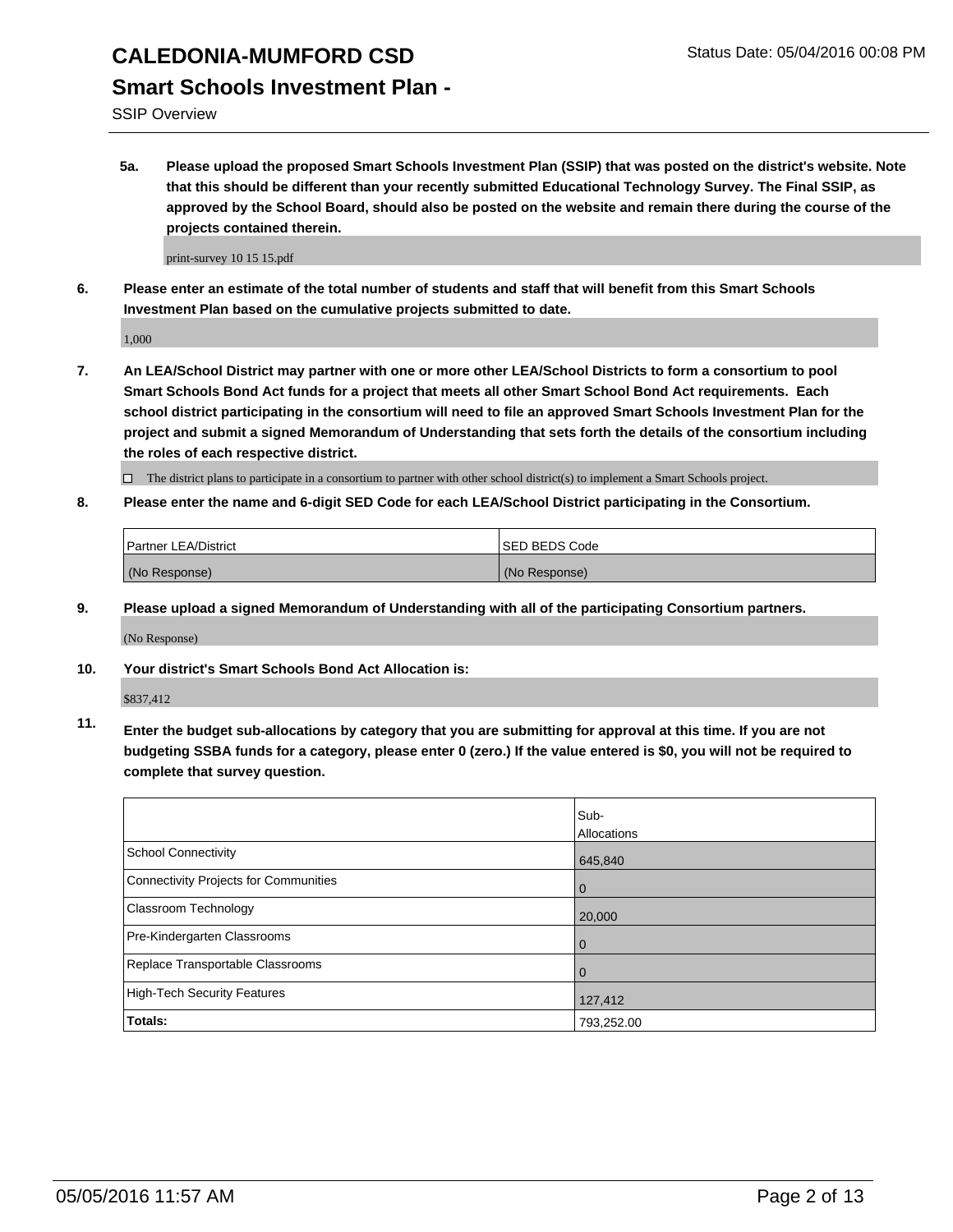School Connectivity

- **1. In order for students and faculty to receive the maximum benefit from the technology made available under the Smart Schools Bond Act, their school buildings must possess sufficient connectivity infrastructure to ensure that devices can be used during the school day. Smart Schools Investment Plans must demonstrate that:**
	- **sufficient infrastructure that meets the Federal Communications Commission's 100 Mbps per 1,000 students standard currently exists in the buildings where new devices will be deployed, or**
	- **is a planned use of a portion of Smart Schools Bond Act funds, or**
	- **is under development through another funding source.**

**Smart Schools Bond Act funds used for technology infrastructure or classroom technology investments must increase the number of school buildings that meet or exceed the minimum speed standard of 100 Mbps per 1,000 students and staff within 12 months. This standard may be met on either a contracted 24/7 firm service or a "burstable" capability. If the standard is met under the burstable criteria, it must be:**

**1. Specifically codified in a service contract with a provider, and**

**2. Guaranteed to be available to all students and devices as needed, particularly during periods of high demand, such as computer-based testing (CBT) periods.**

**Please describe how your district already meets or is planning to meet this standard within 12 months of plan submission.**

Effective 8/2015, Wayne Finger Lakes RIC will be providing Caledonia Mumford Central School with a minimum broadband capacity of 200Mb. The maximum broadband capacity will be 1 Gb. Our-K - 12 enrollment is 770

- **1a. If a district believes that it will be impossible to meet this standard within 12 months, it may apply for a waiver of this requirement, as described on the Smart Schools website. The waiver must be filed and approved by SED prior to submitting this survey.**
	- By checking this box, you are certifying that the school district has an approved waiver of this requirement on file with the New York State Education Department.
- 

### **2. Connectivity Speed Calculator (Required)**

|                  | Number of<br>Students | Multiply by<br>100 Kbps | Divide by 1000 Current Speed<br>to Convert to<br>Required<br>Speed in Mb | lin Mb           | Expected<br>Speed to be<br>Attained Within Required<br>12 Months | <b>Expected Date</b><br><b>When</b><br>Speed Will be<br><b>Met</b> |
|------------------|-----------------------|-------------------------|--------------------------------------------------------------------------|------------------|------------------------------------------------------------------|--------------------------------------------------------------------|
| Calculated Speed | (No<br>Response)      | (No Response)           | (No<br>Response)                                                         | (No<br>Response) | (No<br>Response)                                                 | l (No<br>Response)                                                 |

### **3. Briefly describe how you intend to use Smart Schools Bond Act funds for high-speed broadband and/or wireless connectivity projects in school buildings.**

The Caledonia Mumford Central l District will be implementing a one -to-one learning environment utilizing a phased approach. One classroom at a grade level will pilot wireless devices that incorporate innovation, digital literacy and career and life skills. The product of this pilot will be authentic learning tasks that align to New York State Common Core Standards and can be integrated into future curricular objects and instructional units/lessons. This teacher would begin capacity both in instruction as well as in the development of a cadre of teachers who could then become the technology leaders for their grade levels as full implementation is realized.

The district has taken advantage of building projects, BOCES funding and local monies to build a solid wired infrastructure for our students. In order to meet the demands of today's world, we have installed wireless access points in classrooms that are piloting or using wireless technology. The system is not robust enough to spread throughout the district. Our goal is to have robust wireless across the campus for students.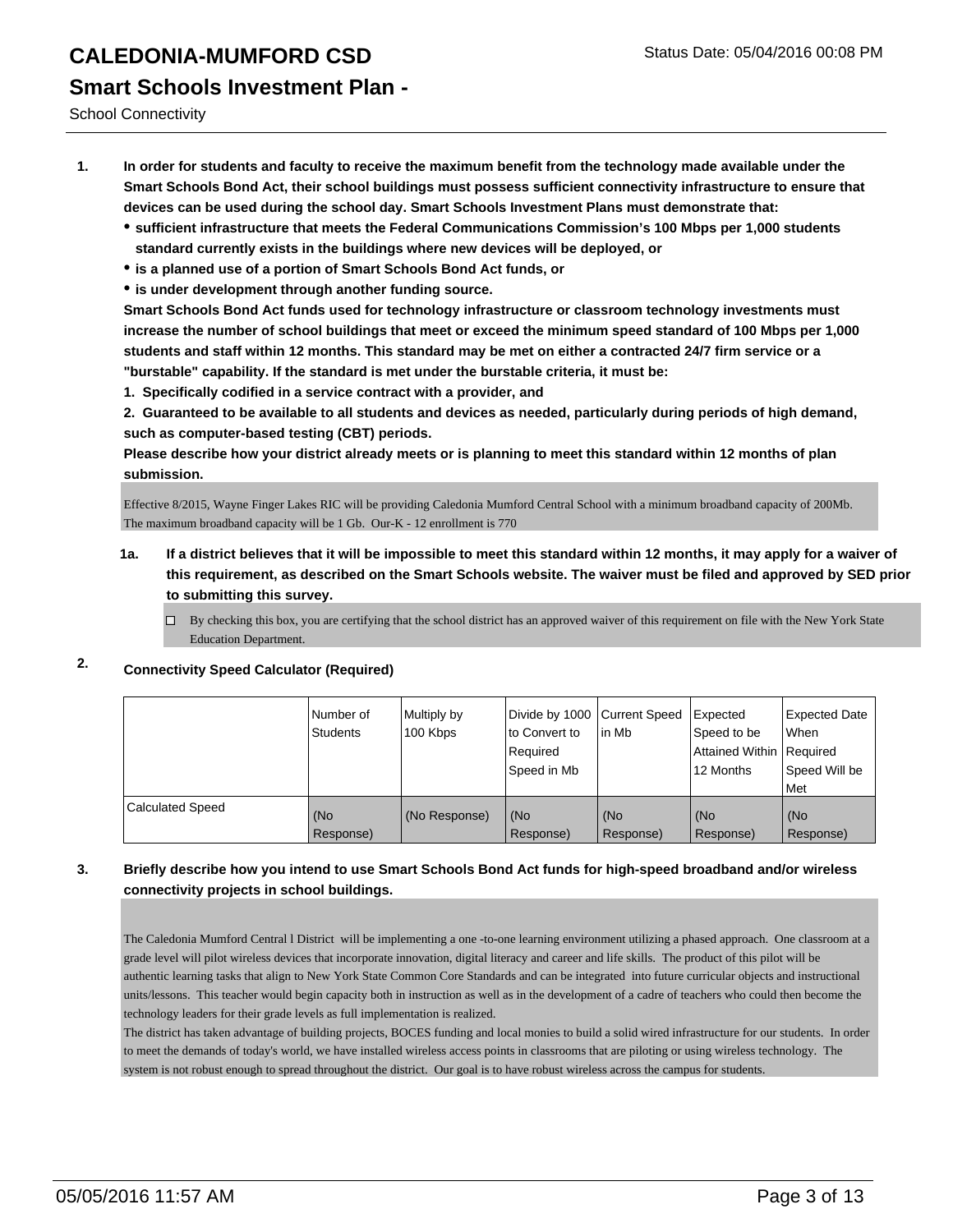School Connectivity

**4. Briefly describe the linkage between the district's District Instructional Technology Plan and the proposed projects. (There should be a link between your response to this question and your response to Question 1 in Part E. Curriculum and Instruction "What are the district's plans to use digital connectivity and technology to improve teaching and learning?)**

The mission of our district's Technology Committee is to develop a long term vision that will define how we, as a district, will create a 21st Century Learning environment to enable students to be career and college ready. Tablets, laptop computers, and wireless devices are integral in creating a 21st Century Classroom. Wireless devices allow for collaboration and differentiating instruction. Last year, we had a pilot device program in fifth and sixth grade classrooms. This year fifth and sixth grade students have devices to use during the school day and we have pilots in fourth and seventh grades this year. We will be allowing high school students to take their devices home. We are a small rural district where not everyone has available technology at home. This will begin to address the technology gap between the "technology haves and have nots".

A robust wireless system will be needed to meet the demands of our students and teachers in a 21st Century Learning environment. Included in this Smart School Investment Plan is a Meraki wireless system, designed by architects, that will create a wireless campus. Our pilot programs allow for an access point in each classroom with devices. This does not allow access in non-pilot classroom, libraries or cafeterias. Teachers and students alike are looking forward to access from any place within the district.

Differentiated instruction is also a part of a 21st Century Classroom. Installing new video and audio systems in large group instruction areas will allow for students with different modalities access instruction easily.

Our technology plan also calls for students and teachers to be in a safe and secure setting to create 21st Century classrooms. Increasing the number of cameras will increase the safety for everyone on campus.

**5. If the district wishes to have students and staff access the Internet from wireless devices within the school building, or in close proximity to it, it must first ensure that it has a robust Wi-Fi network in place that has sufficient bandwidth to meet user demand.**

#### **Please describe how you have quantified this demand and how you plan to meet this demand.**

The Caledonia Mumford Central School District has worked closely with Hunt Architects for many years in completing building surveys for the State Education Department. Hunt surveyed our buildings and met with administration and the technology team to understand our goals. Hunt supplied us with a detail set of plans that will provide wireless coverage in all our classrooms, large group instruction areas and common areas, such as our cafeterias and auditoriums.

**6. As indicated on Page 5 of the guidance, the Office of Facilities Planning will have to conduct a preliminary review of all capital projects, including connectivity projects.**

| Project Number        |  |
|-----------------------|--|
| 24-02-01-04-7-999-001 |  |
| (No Response)         |  |

**7. Certain high-tech security and connectivity infrastructure projects may be eligible for an expedited review process as determined by the Office of Facilities Planning.**

**Was your project deemed eligible for streamlined review?**

No

**8. Include the name and license number of the architect or engineer of record.**

| Name          | License Number |
|---------------|----------------|
| John Cake     | 138851         |
| (No Response) | (No Response)  |

**9. If you are submitting an allocation for School Connectivity complete this table. Note that the calculated Total at the bottom of the table must equal the Total allocation for this category that you entered in the SSIP Overview overall budget.**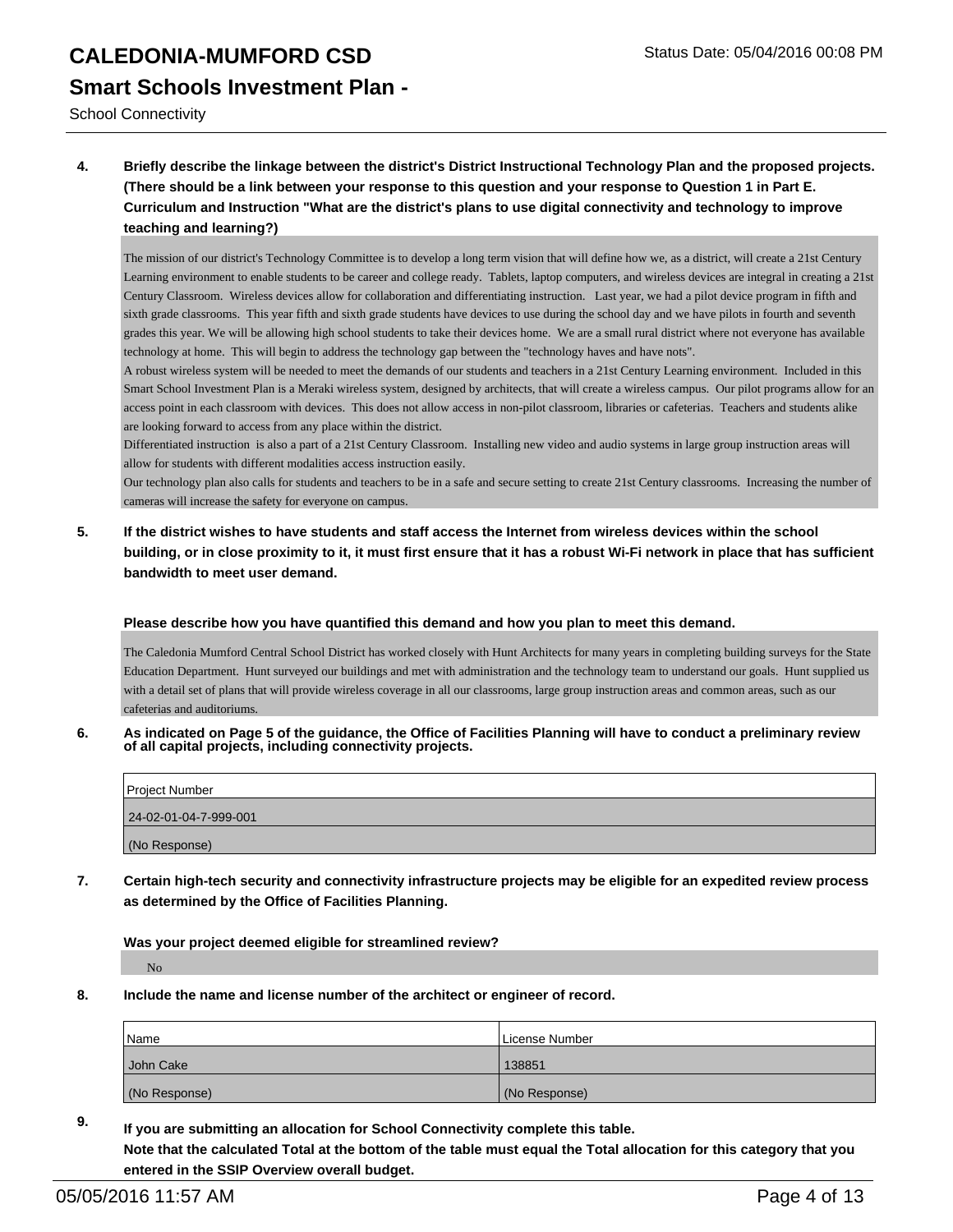## **Smart Schools Investment Plan -**

School Connectivity

|                                            | Sub-          |
|--------------------------------------------|---------------|
|                                            | Allocation    |
| Network/Access Costs                       | 325,200       |
| <b>Outside Plant Costs</b>                 | (No Response) |
| School Internal Connections and Components | 320,640       |
| Professional Services                      | (No Response) |
| Testing                                    | (No Response) |
| <b>Other Upfront Costs</b>                 | (No Response) |
| <b>Other Costs</b>                         | (No Response) |
| Totals:                                    | 645,840.00    |

| Select the allowable expenditure | Item to be purchased | Quantity      | Cost per Item | <b>Total Cost</b> |
|----------------------------------|----------------------|---------------|---------------|-------------------|
| type.                            |                      |               |               |                   |
| Repeat to add another item under |                      |               |               |                   |
| each type.                       |                      |               |               |                   |
| (No Response)                    | (No Response)        | (No Response) | (No Response) | (No Response)     |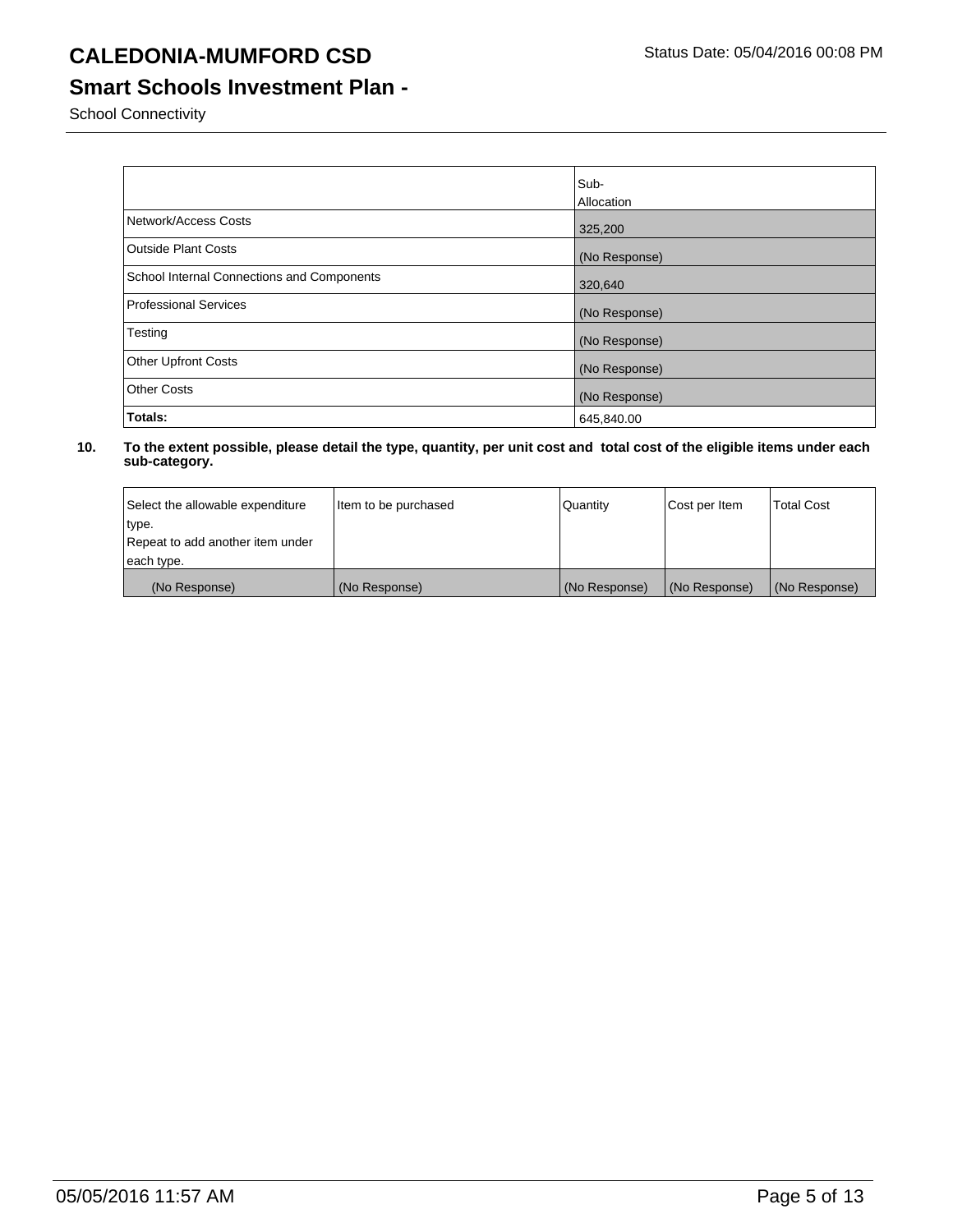### **Smart Schools Investment Plan -**

Community Connectivity (Broadband and Wireless)

**1. Briefly describe how you intend to use Smart Schools Bond Act funds for high-speed broadband and/or wireless connectivity projects in the community.**

(No Response)

**2. Please describe how the proposed project(s) will promote student achievement and increase student and/or staff access to the Internet in a manner that enhances student learning and/or instruction outside of the school day and/or school building.**

(No Response)

**3. Community connectivity projects must comply with all the necessary local building codes and regulations (building and related permits are not required prior to plan submission).**

 $\Box$  I certify that we will comply with all the necessary local building codes and regulations.

**4. Please describe the physical location of the proposed investment.**

(No Response)

**5. Please provide the initial list of partners participating in the Community Connectivity Broadband Project, along with their Federal Tax Identification (Employer Identification) number.**

| <b>Project Partners</b> | <b>IFederal ID#</b> |
|-------------------------|---------------------|
| (No Response)           | (No Response)       |

**6. If you are submitting an allocation for Community Connectivity, complete this table.**

**Note that the calculated Total at the bottom of the table must equal the Total allocation for this category that you entered in the SSIP Overview overall budget.**

|                                    | Sub-Allocation |
|------------------------------------|----------------|
| Network/Access Costs               | (No Response)  |
| Outside Plant Costs                | (No Response)  |
| <b>Tower Costs</b>                 | (No Response)  |
| <b>Customer Premises Equipment</b> | (No Response)  |
| Professional Services              | (No Response)  |
| Testing                            | (No Response)  |
| <b>Other Upfront Costs</b>         | (No Response)  |
| <b>Other Costs</b>                 | (No Response)  |
| Totals:                            |                |

| Select the allowable expenditure | Item to be purchased | Quantity      | Cost per Item | <b>Total Cost</b> |
|----------------------------------|----------------------|---------------|---------------|-------------------|
| type.                            |                      |               |               |                   |
| Repeat to add another item under |                      |               |               |                   |
| each type.                       |                      |               |               |                   |
| (No Response)                    | (No Response)        | (No Response) | (No Response) | (No Response)     |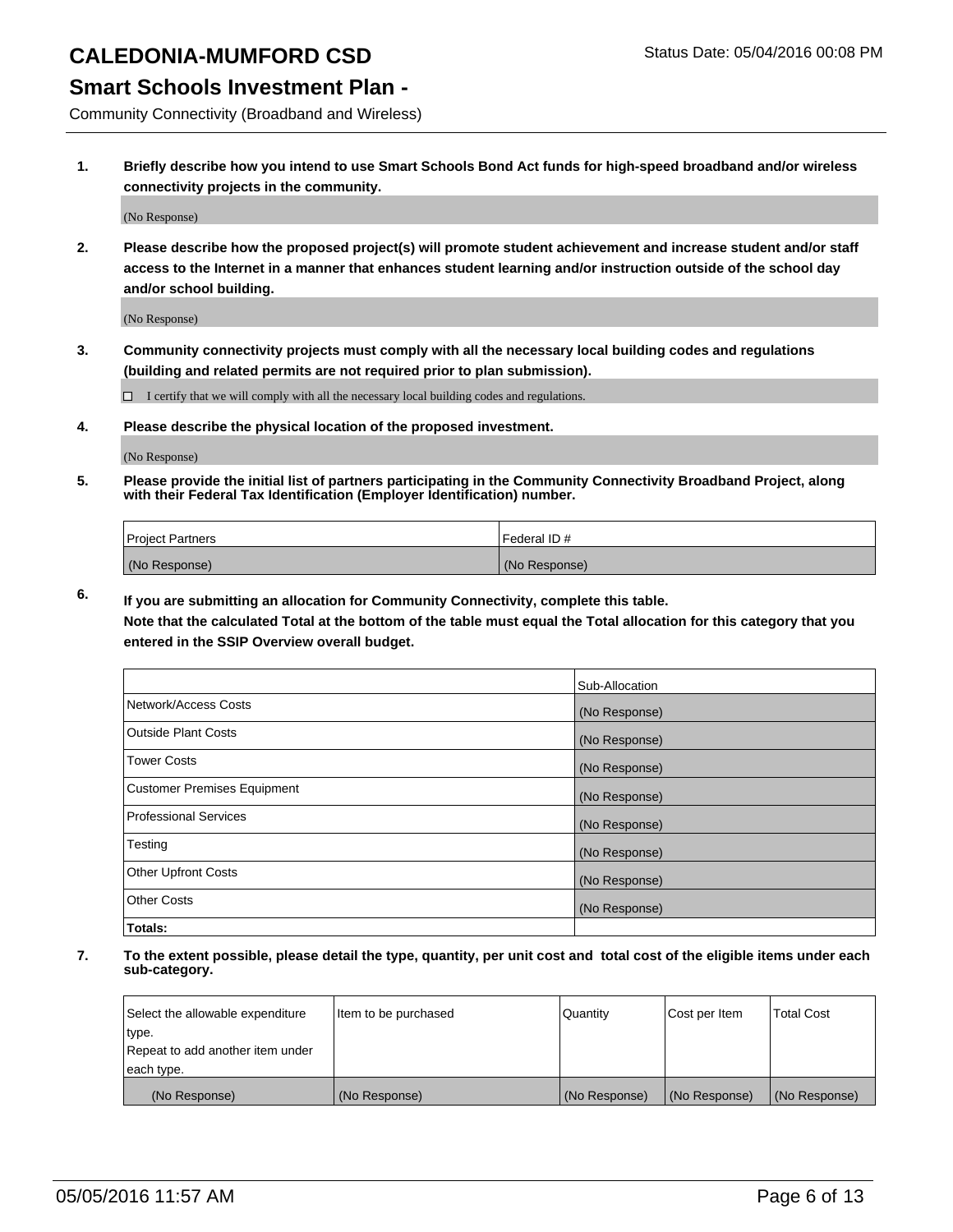### **Smart Schools Investment Plan -**

Classroom Learning Technology

**1. In order for students and faculty to receive the maximum benefit from the technology made available under the Smart Schools Bond Act, their school buildings must possess sufficient connectivity infrastructure to ensure that devices can be used during the school day. Smart Schools Investment Plans must demonstrate that sufficient infrastructure that meets the Federal Communications Commission's 100 Mbps per 1,000 students standard currently exists in the buildings where new devices will be deployed, or is a planned use of a portion of Smart Schools Bond Act funds, or is under development through another funding source.**

**Smart Schools Bond Act funds used for technology infrastructure or classroom technology investments must increase the number of school buildings that meet or exceed the minimum speed standard of 100 Mbps per 1,000 students and staff within 12 months. This standard may be met on either a contracted 24/7 firm service or a "burstable" capability. If the standard is met under the burstable criteria, it must be:**

**1. Specifically codified in a service contract with a provider, and**

**2. Guaranteed to be available to all students and devices as needed, particularly during periods of high demand, such as computer-based testing (CBT) periods.**

**Please describe how your district already meets or is planning to meet this standard within 12 months of plan submission.**

Effective 8/2015, Wayne Finger Lakes RIC will be providing Caledonia Mumford Central School with a minimum broadband capacity of 200Mb. The maximum broadband capacity will be 1 Gb. Our-K - 12 enrollment is 770

### **1a. If a district believes that it will be impossible to meet this standard within 12 months, it may apply for a waiver of this requirement, as described on the Smart Schools website. The waiver must be filed and approved by SED prior to submitting this survey.**

 $\Box$  By checking this box, you are certifying that the school district has an approved waiver of this requirement on file with the New York State Education Department.

### **2. Connectivity Speed Calculator (Required)**

|                         | Number of<br>Students | Multiply by<br>100 Kbps | Divide by 1000 Current Speed<br>Ito Convert to<br>l Reauired<br>l Speed in Mb | l in Mb          | Expected<br>Speed to be<br>Attained Within   Required<br>12 Months | <b>Expected Date</b><br><b>When</b><br>Speed Will be<br>l Met |
|-------------------------|-----------------------|-------------------------|-------------------------------------------------------------------------------|------------------|--------------------------------------------------------------------|---------------------------------------------------------------|
| <b>Calculated Speed</b> | (No<br>Response)      | (No Response)           | (No<br>Response)                                                              | (No<br>Response) | (No<br>Response)                                                   | l (No<br>Response)                                            |

**3. If the district wishes to have students and staff access the Internet from wireless devices within the school building, or in close proximity to it, it must first ensure that it has a robust Wi-Fi network in place that has sufficient bandwidth to meet user demand.**

**Please describe how you have quantified this demand and how you plan to meet this demand.**

The Caledonia Mumford Central School District has worked closely with Hunt Architects for many years in completing building surveys for the State Education Department. Hunt surveyed our buildings and met with administration and the technology team to understand our goals. Hunt supplied us with a detail set of plans that will provide wireless coverage in all our classroms, large group instruction areas and common areas, such as our cafeterias and auditoriums.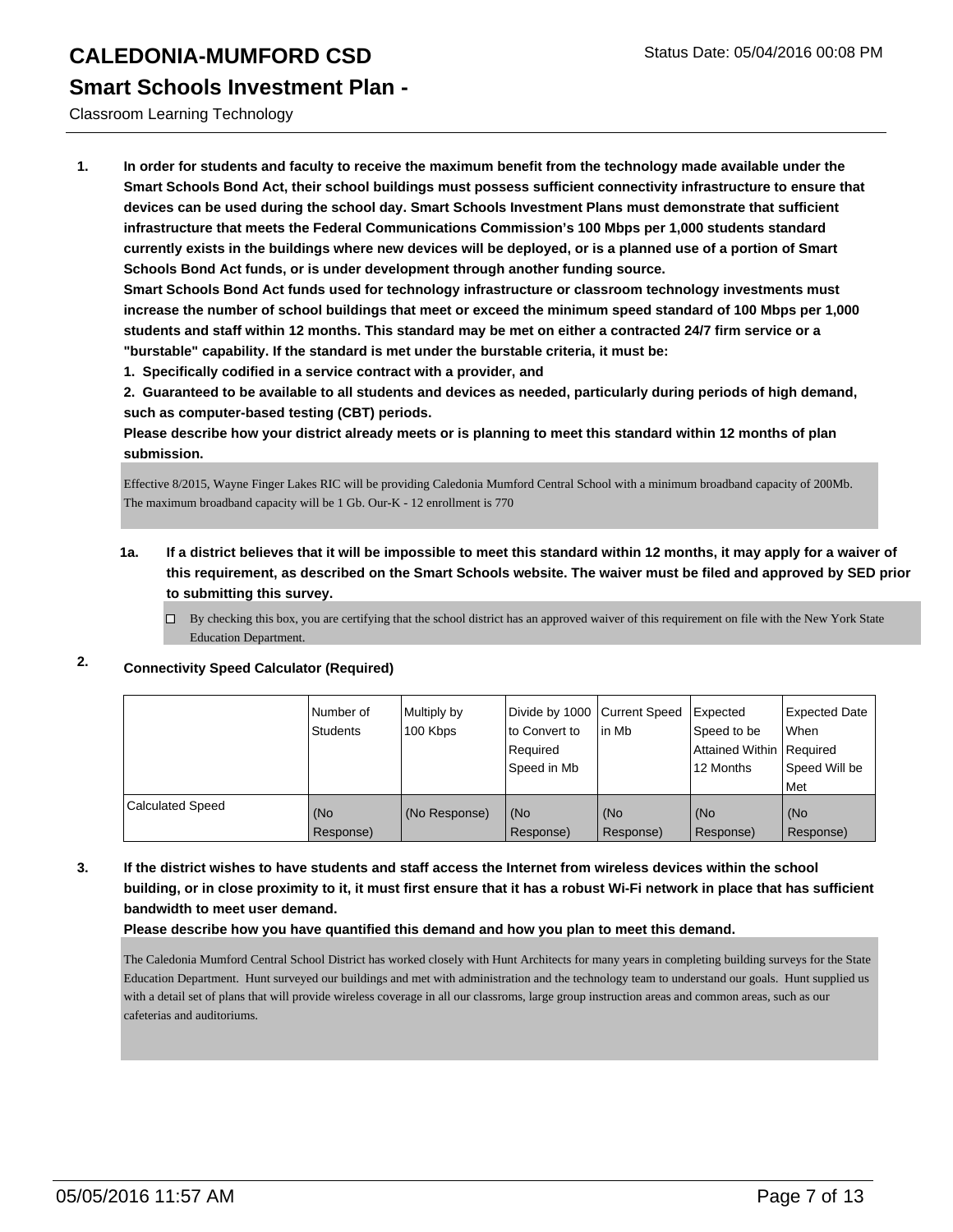### **Smart Schools Investment Plan -**

Classroom Learning Technology

**4. All New York State public school districts are required to complete and submit an Instructional Technology Plan survey to the New York State Education Department in compliance with Section 753 of the Education Law and per Part 100.12 of the Commissioner's Regulations.**

**Districts that include educational technology purchases as part of their Smart Schools Investment Plan must have a submitted and approved Instructional Technology Plan survey on file with the New York State Education Department.**

- $\boxtimes$  By checking this box, you are certifying that the school district has an approved Instructional Technology Plan survey on file with the New York State Education Department.
- **5. Describe the devices you intend to purchase and their compatibility with existing or planned platforms or systems. Specifically address the adequacy of each facility's electrical, HVAC and other infrastructure necessary to install and support the operation of the planned technology.**

The district's audio and video systems in large group instructional areas are outdated. The district will replace audio and video systems in large group instructional areas. The district has a quote for equipment, including any additional electric needs, to successfully complete this project.

The video systems will have VGA and HDMI input; the VGA input will accommodate our older laptops. The vendor has included in their quote cables to use ipad, ipod, windows computer, and dvd player as input into the audio system.

- **6. Describe how the proposed technology purchases will:**
	- **> enhance differentiated instruction;**
	- **> expand student learning inside and outside the classroom;**
	- **> benefit students with disabilities and English language learners; and**
	- **> contribute to the reduction of other learning gaps that have been identified within the district.**

**The expectation is that districts will place a priority on addressing the needs of students who struggle to succeed in a rigorous curriculum. Responses in this section should specifically address this concern and align with the district's Instructional Technology Plan (in particular Question 2 of E. Curriculum and Instruction: "Does the district's instructional technology plan address the needs of students with disabilities to ensure equitable access to instruction, materials and assessments?" and Question 3 of the same section: "Does the district's instructional technology plan address the provision of assistive technology specifically for students with disabilities to ensure access to and participation in the general curriculum?"**

Caledonia Mumford works closely with Monroe II BOCES to ensure equitable access to instruction, materials, and assessments. Staff from both Cal-Mum and Monroe II study the student's abilities and disabilities to provide opportunities for learning and mastery.

Research states that clear and crisp audio increases language awareness, language development, attention and focus. Our students with disabilities and ELL students will benefit from these audio and video systems. Students with attention deficit disabilities will benefit from higher quality audio. Any students with kinesthetic learning styles will benefit from being taught in a larger area where space for movement is available. Clear video will also aid students that are visual learners.

**7. Where appropriate, briefly describe how the proposed technology purchases will enhance ongoing communication with parents and other stakeholders and help the district facilitate technology-based regional partnerships, including distance learning and other efforts.**

(No Response)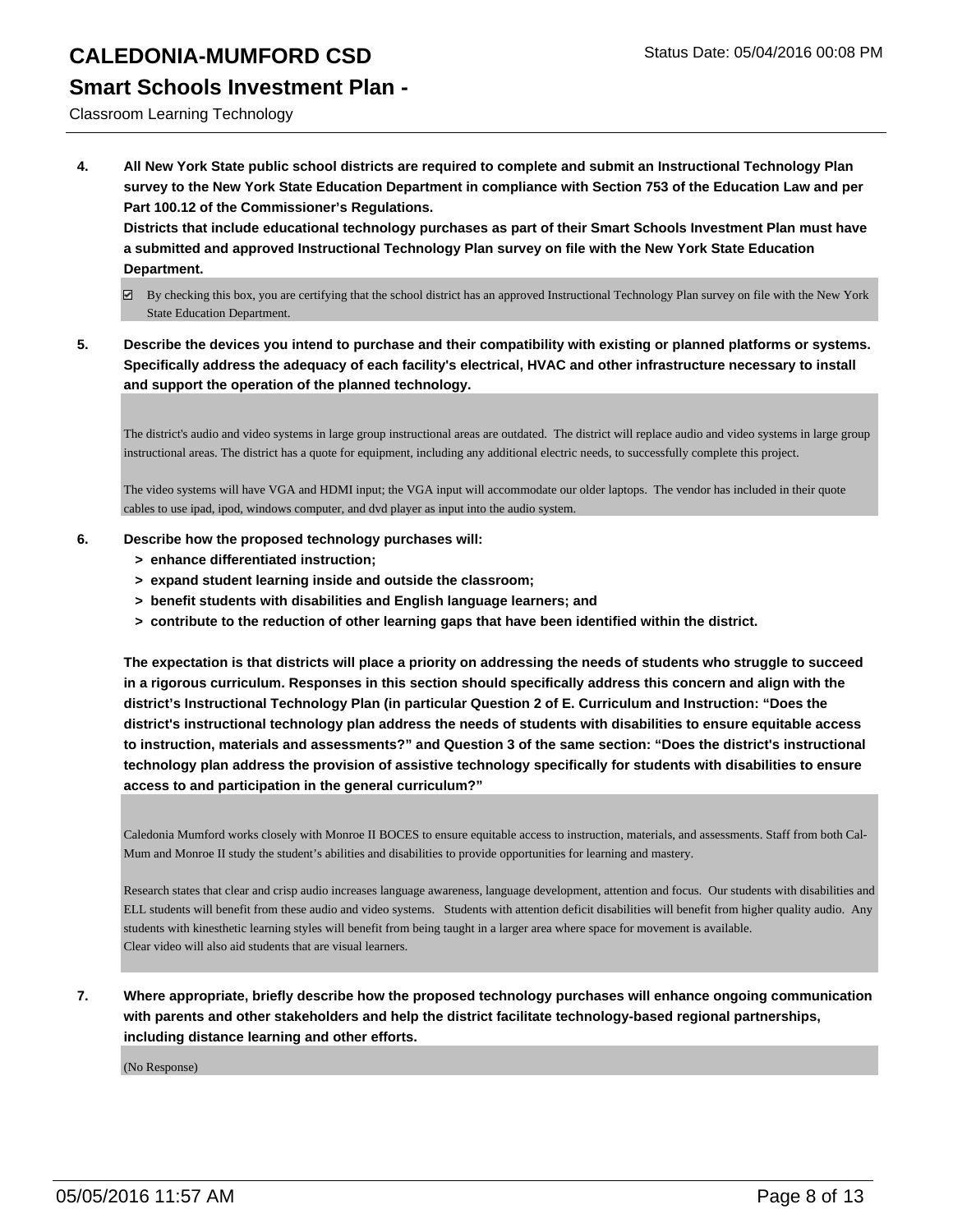Classroom Learning Technology

**8. Describe the district's plan to provide professional development to ensure that administrators, teachers and staff can employ the technology purchased to enhance instruction successfully.**

**Note: This response should be aligned and expanded upon in accordance with your district's response to Question 1 of F. Professional Development of your Instructional Technology Plan: "Please provide a summary of professional development offered to teachers and staff, for the time period covered by this plan, to support technology to enhance teaching and learning. Please include topics, audience and method of delivery within your summary."**

Faculty and staff training has been included in the contract with the installing company for the audio and video systems. The district is aware that professional development costs are not eligible for Smart School Bond Act reimbursement. The district has budgeted other funds to pay for this staff development.

The wireless network portion of this plan greatly expands learning opportunities for our students. Pilot teachers and the remaining teachers at a grade level that did not pilot devices in the previous year have many opportunities for professional development. These teachers have summer training where we hand out the devices and show teachers how to use them. Our district is using Google as a platform for communication, collaboration, and classroom web pages. In the past, with our 5th and 6th grade pilot in 14-15 school year, we offered Google Apps training. This training included Sheets, Docs, Classroom and Gmail. The 14-15 pilot teachers developed a three week program to introduce the students to the devices, Google Apps, and video production software. This was included in the professional development offered to the fourth and seventh grades pilots and the remaining fifth and sixth grade teachers in Summer 2015. We will continue this process in Summer of 16. We will train the remaining fourth and seventh grade teachers this summer, along with the pilot teachers in third and eighth grades.

Administrators are shown the device and apps/programs to be used in the next school year. They help solve the problems of positioning charging carts and returning devices for charging at the end of the day. They are invited to all the above trainings. It is important for them to realize what tools the teachers have at their disposal.

- **9. Districts must contact the SUNY/CUNY teacher preparation program that supplies the largest number of the district's new teachers to request advice on innovative uses and best practices at the intersection of pedagogy and educational technology.**
	- By checking this box, you certify that you have contacted the SUNY/CUNY teacher preparation program that supplies the largest number of your new teachers to request advice on these issues.
- **10. A district whose Smart Schools Investment Plan proposes the purchase of technology devices and other hardware must account for nonpublic schools in the district.**

**Are there nonpublic schools within your school district?**

- $\Box$  Yes
- $\boxdot$  No
- **11. Nonpublic Classroom Technology Loan Calculator**

**The Smart Schools Bond Act provides that any Classroom Learning Technology purchases made using Smart Schools funds shall be lent, upon request, to nonpublic schools in the district. However, no school district shall be required to loan technology in amounts greater than the total obtained and spent on technology pursuant to the Smart Schools Bond Act and the value of such loan may not exceed the total of \$250 multiplied by the nonpublic school enrollment in the base year at the time of enactment. See:**

**http://www.p12.nysed.gov/mgtserv/smart\_schools/docs/Smart\_Schools\_Bond\_Act\_Guidance\_04.27.15\_Final.pdf.**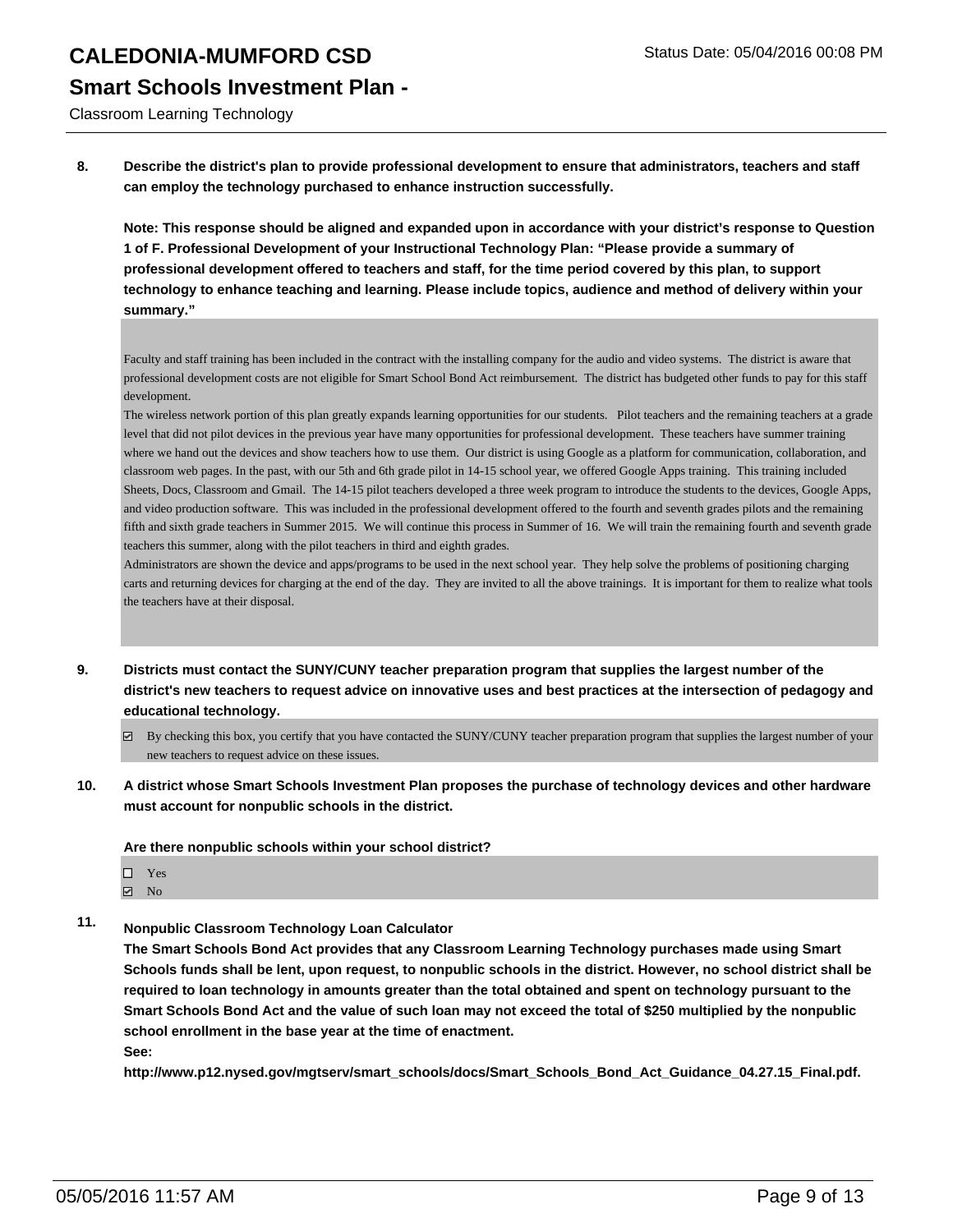### **Smart Schools Investment Plan -**

Classroom Learning Technology

|                                       | 1. Classroom   | 2. Public     | 3. Nonpublic  | l 4. Sum of                                                                                   | 5. Total Per | 6. Total       |
|---------------------------------------|----------------|---------------|---------------|-----------------------------------------------------------------------------------------------|--------------|----------------|
|                                       | Technology     | Enrollment    | l Enrollment  | Public and                                                                                    | Pupil Sub-   | Nonpublic Loan |
|                                       | Sub-allocation | $(2014 - 15)$ | $(2014 - 15)$ | Nonpublic                                                                                     | lallocation  | l Amount       |
|                                       |                |               |               | Enrollment                                                                                    |              |                |
| Calculated Nonpublic Loan<br>  Amount |                |               |               | (No Response)   (No Response)   (No Response)   (No Response)   (No Response)   (No Response) |              |                |

**12. To ensure the sustainability of technology purchases made with Smart Schools funds, districts must demonstrate a long-term plan to maintain and replace technology purchases supported by Smart Schools Bond Act funds. This sustainability plan shall demonstrate a district's capacity to support recurring costs of use that are ineligible for Smart Schools Bond Act funding such as device maintenance, technical support, Internet and wireless fees, maintenance of hotspots, staff professional development, building maintenance and the replacement of incidental items. Further, such a sustainability plan shall include a long-term plan for the replacement of purchased devices and equipment at the end of their useful life with other funding sources.**

By checking this box, you certify that the district has a sustainability plan as described above.

**13. Districts must ensure that devices purchased with Smart Schools Bond funds will be distributed, prepared for use, maintained and supported appropriately. Districts must maintain detailed device inventories in accordance with generally accepted accounting principles.**

By checking this box, you certify that the district has a distribution and inventory management plan and system in place.

**14. If you are submitting an allocation for Classroom Learning Technology complete this table. Note that the calculated Total at the bottom of the table must equal the Total allocation for this category that you entered in the SSIP Overview overall budget.**

|                          | Sub-Allocation |
|--------------------------|----------------|
| Interactive Whiteboards  | (No Response)  |
| <b>Computer Servers</b>  | (No Response)  |
| <b>Desktop Computers</b> | (No Response)  |
| <b>Laptop Computers</b>  | (No Response)  |
| <b>Tablet Computers</b>  | (No Response)  |
| <b>Other Costs</b>       | 20,000         |
| Totals:                  | 20,000.00      |

| Select the allowable expenditure | Iltem to be Purchased | Quantity      | Cost per Item | <b>Total Cost</b> |
|----------------------------------|-----------------------|---------------|---------------|-------------------|
| type.                            |                       |               |               |                   |
| Repeat to add another item under |                       |               |               |                   |
| each type.                       |                       |               |               |                   |
| (No Response)                    | (No Response)         | (No Response) | (No Response) | (No Response)     |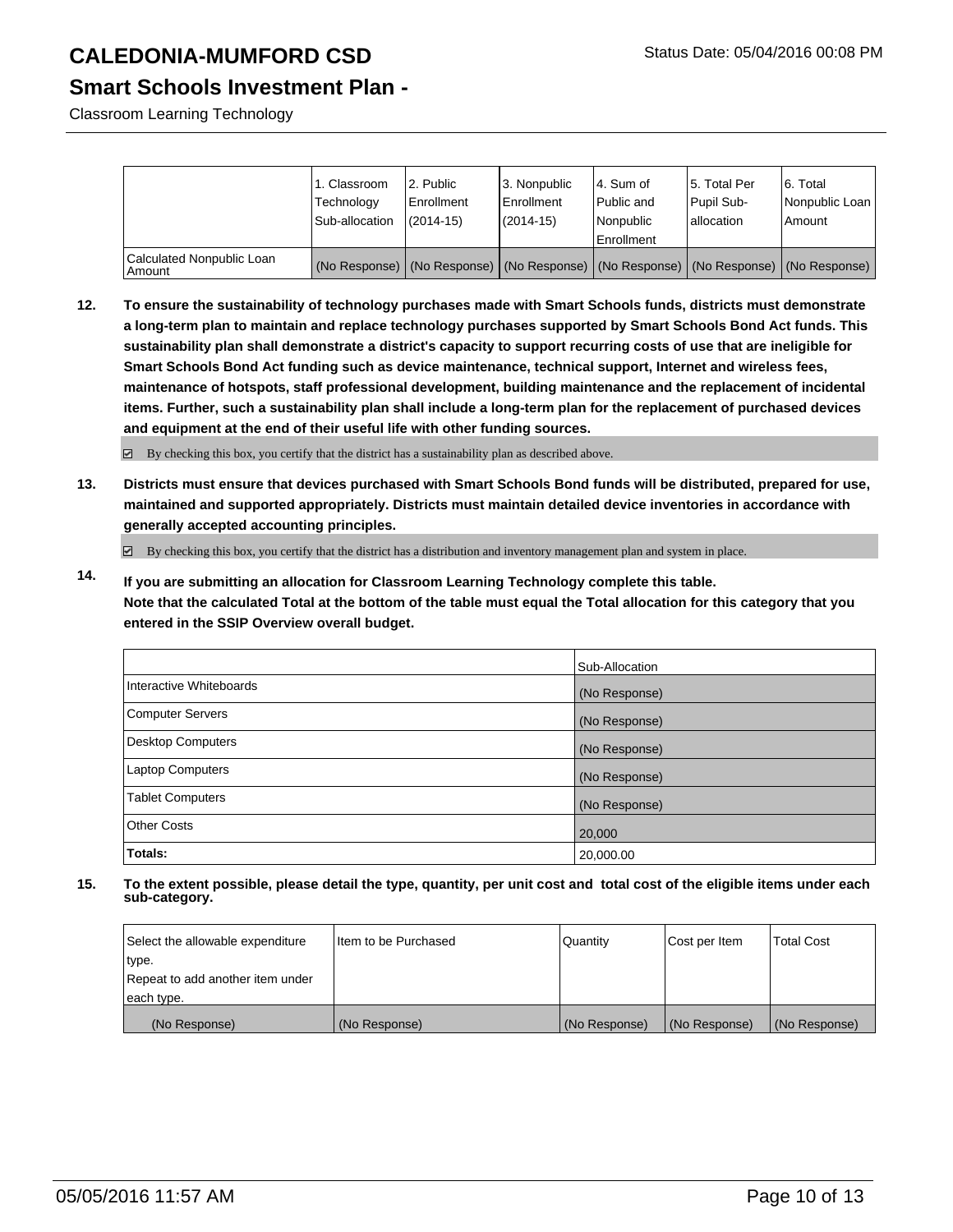### **Smart Schools Investment Plan -**

Pre-Kindergarten Classrooms

**1. Provide information regarding how and where the district is currently serving pre-kindergarten students and justify the need for additional space with enrollment projections over 3 years.**

(No Response)

- **2. Describe the district's plan to construct, enhance or modernize education facilities to accommodate prekindergarten programs. Such plans must include:**
	- **Specific descriptions of what the district intends to do to each space;**
	- **An affirmation that pre-kindergarten classrooms will contain a minimum of 900 square feet per classroom;**
	- **The number of classrooms involved;**
	- **The approximate construction costs per classroom; and**
	- **Confirmation that the space is district-owned or has a long-term lease that exceeds the probable useful life of the improvements.**

(No Response)

**3. Smart Schools Bond Act funds may only be used for capital construction costs. Describe the type and amount of additional funds that will be required to support ineligible ongoing costs (e.g. instruction, supplies) associated with any additional pre-kindergarten classrooms that the district plans to add.**

(No Response)

**4. All plans and specifications for the erection, repair, enlargement or remodeling of school buildings in any public school district in the State must be reviewed and approved by the Commissioner. Districts that plan capital projects using their Smart Schools Bond Act funds will undergo a Preliminary Review Process by the Office of Facilities Planning.**

| Project Number |  |
|----------------|--|
| (No Response)  |  |

**5. If you have made an allocation for Pre-Kindergarten Classrooms, complete this table. Note that the calculated Total at the bottom of the table must equal the Total allocation for this category that you**

**entered in the SSIP Overview overall budget.**

|                                          | Sub-Allocation |
|------------------------------------------|----------------|
| Construct Pre-K Classrooms               | (No Response)  |
| Enhance/Modernize Educational Facilities | (No Response)  |
| Other Costs                              | (No Response)  |
| Totals:                                  |                |

| Select the allowable expenditure | Item to be purchased | Quantity      | Cost per Item | <b>Total Cost</b> |
|----------------------------------|----------------------|---------------|---------------|-------------------|
| type.                            |                      |               |               |                   |
| Repeat to add another item under |                      |               |               |                   |
| each type.                       |                      |               |               |                   |
| (No Response)                    | (No Response)        | (No Response) | (No Response) | (No Response)     |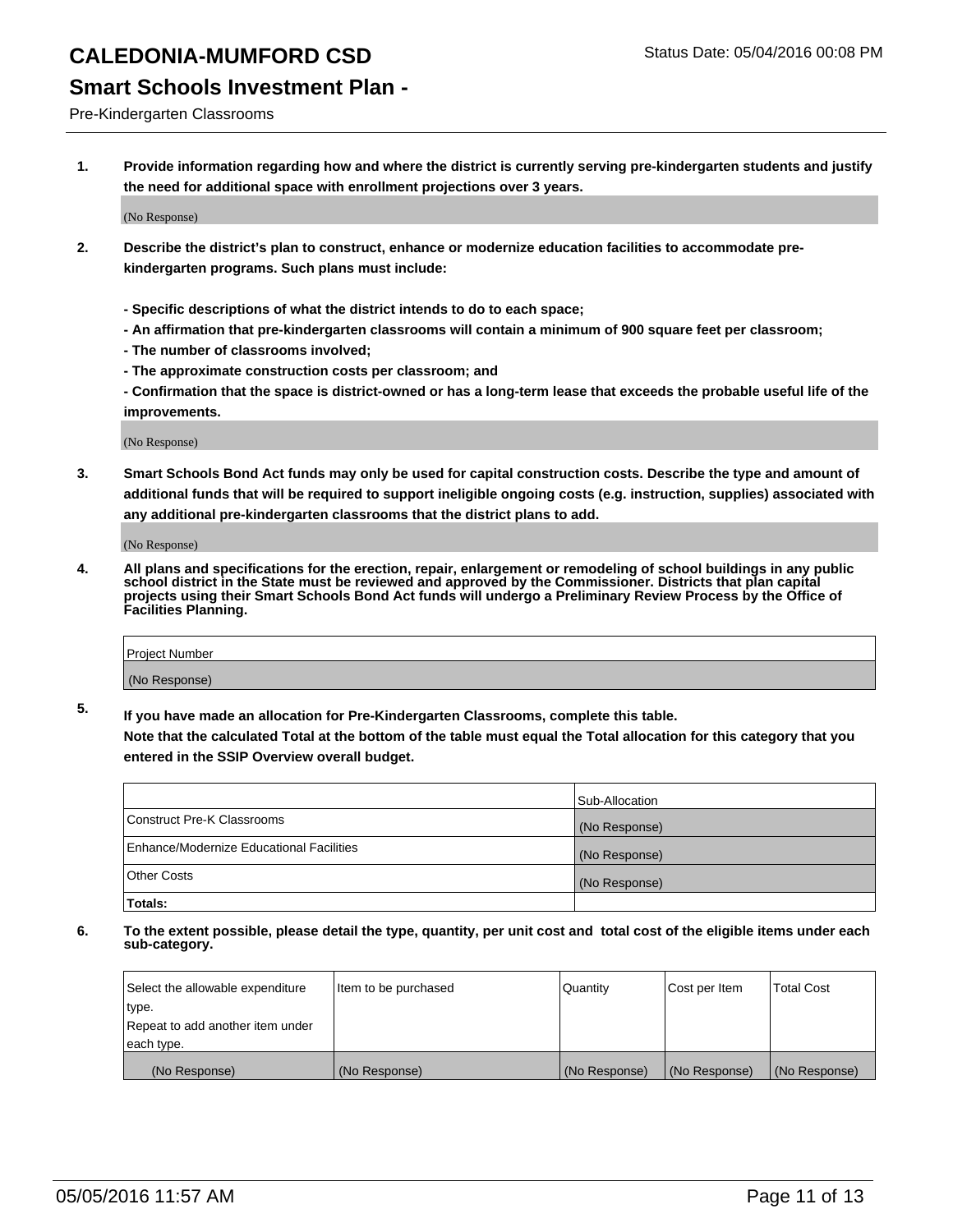### **Smart Schools Investment Plan -**

Replace Transportable Classrooms

**1. Describe the district's plan to construct, enhance or modernize education facilities to provide high-quality instructional space by replacing transportable classrooms.**

(No Response)

**2. All plans and specifications for the erection, repair, enlargement or remodeling of school buildings in any public school district in the State must be reviewed and approved by the Commissioner. Districts that plan capital projects using their Smart Schools Bond Act funds will undergo a Preliminary Review Process by the Office of Facilities Planning.**

| Project Number |  |
|----------------|--|
| (No Response)  |  |

**3. For large projects that seek to blend Smart Schools Bond Act dollars with other funds, please note that Smart Schools Bond Act funds can be allocated on a pro rata basis depending on the number of new classrooms built that directly replace transportable classroom units.**

**If a district seeks to blend Smart Schools Bond Act dollars with other funds describe below what other funds are being used and what portion of the money will be Smart Schools Bond Act funds.**

(No Response)

**4. If you have made an allocation for Replace Transportable Classrooms, complete this table. Note that the calculated Total at the bottom of the table must equal the Total allocation for this category that you entered in the SSIP Overview overall budget.**

|                                                | Sub-Allocation |
|------------------------------------------------|----------------|
| Construct New Instructional Space              | (No Response)  |
| Enhance/Modernize Existing Instructional Space | (No Response)  |
| <b>Other Costs</b>                             | (No Response)  |
| Totals:                                        |                |

| Select the allowable expenditure | Item to be purchased | Quantity      | Cost per Item | <b>Total Cost</b> |
|----------------------------------|----------------------|---------------|---------------|-------------------|
| type.                            |                      |               |               |                   |
| Repeat to add another item under |                      |               |               |                   |
| each type.                       |                      |               |               |                   |
| (No Response)                    | (No Response)        | (No Response) | (No Response) | (No Response)     |